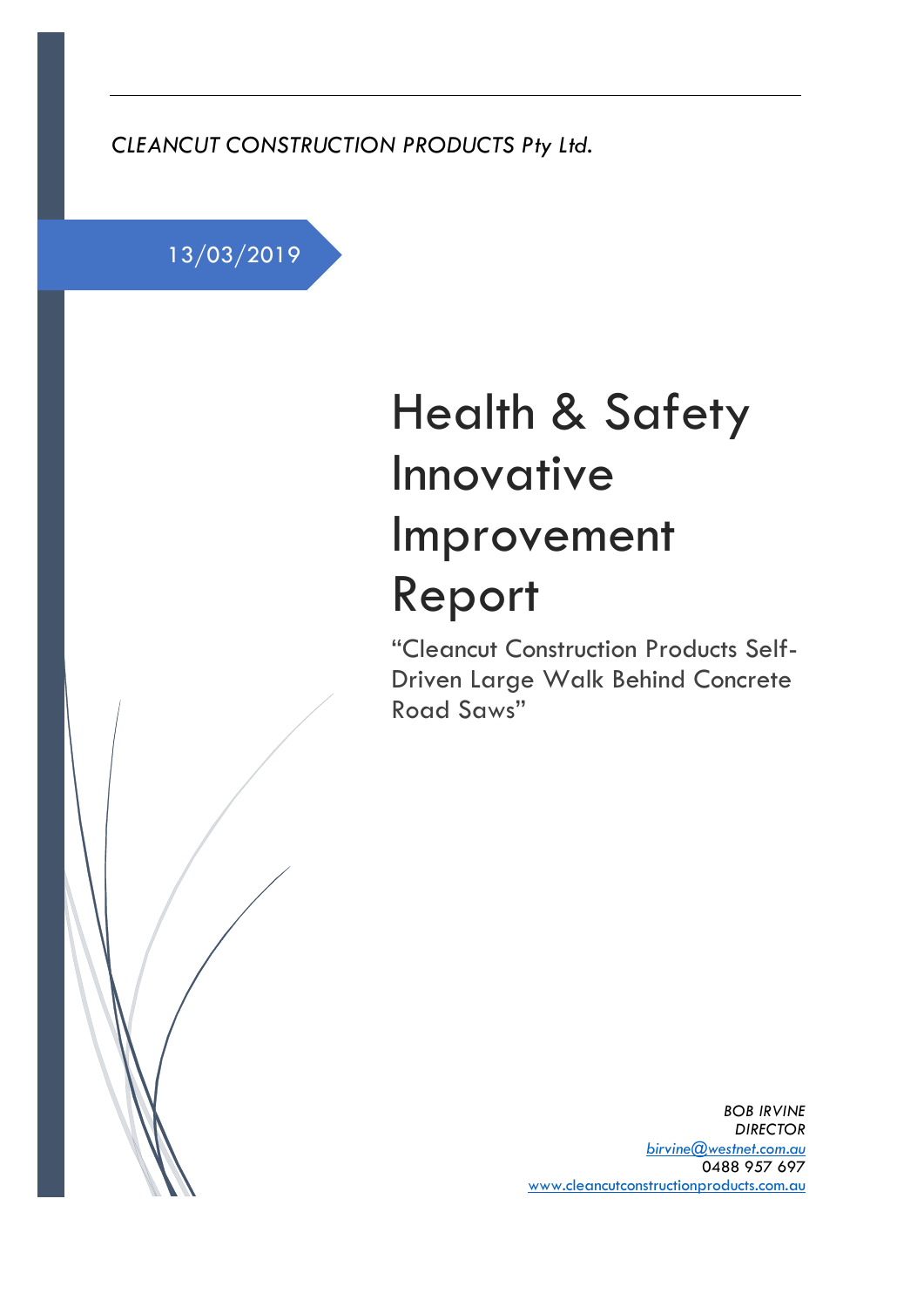# **Table of Contents**

| 1.1. |                                                              |
|------|--------------------------------------------------------------|
|      |                                                              |
|      |                                                              |
|      |                                                              |
|      |                                                              |
|      |                                                              |
|      | Table 5 - OTHER SELF-DRIVEN WALK BEHIND ROAD SAWS ASSESSED 3 |
| 1.2. |                                                              |
|      |                                                              |
|      |                                                              |
|      |                                                              |
| 2.1. |                                                              |
| 2.2. |                                                              |
| 2.3. |                                                              |
| 2.4. |                                                              |
|      |                                                              |

©This document is copyright. You may use and reproduce this material in an unaltered form only for your personal non-commercial use or non-commercial use within your Organisation. Apart from any use permitted under the Copyright Act 1968, all other rights are reserved.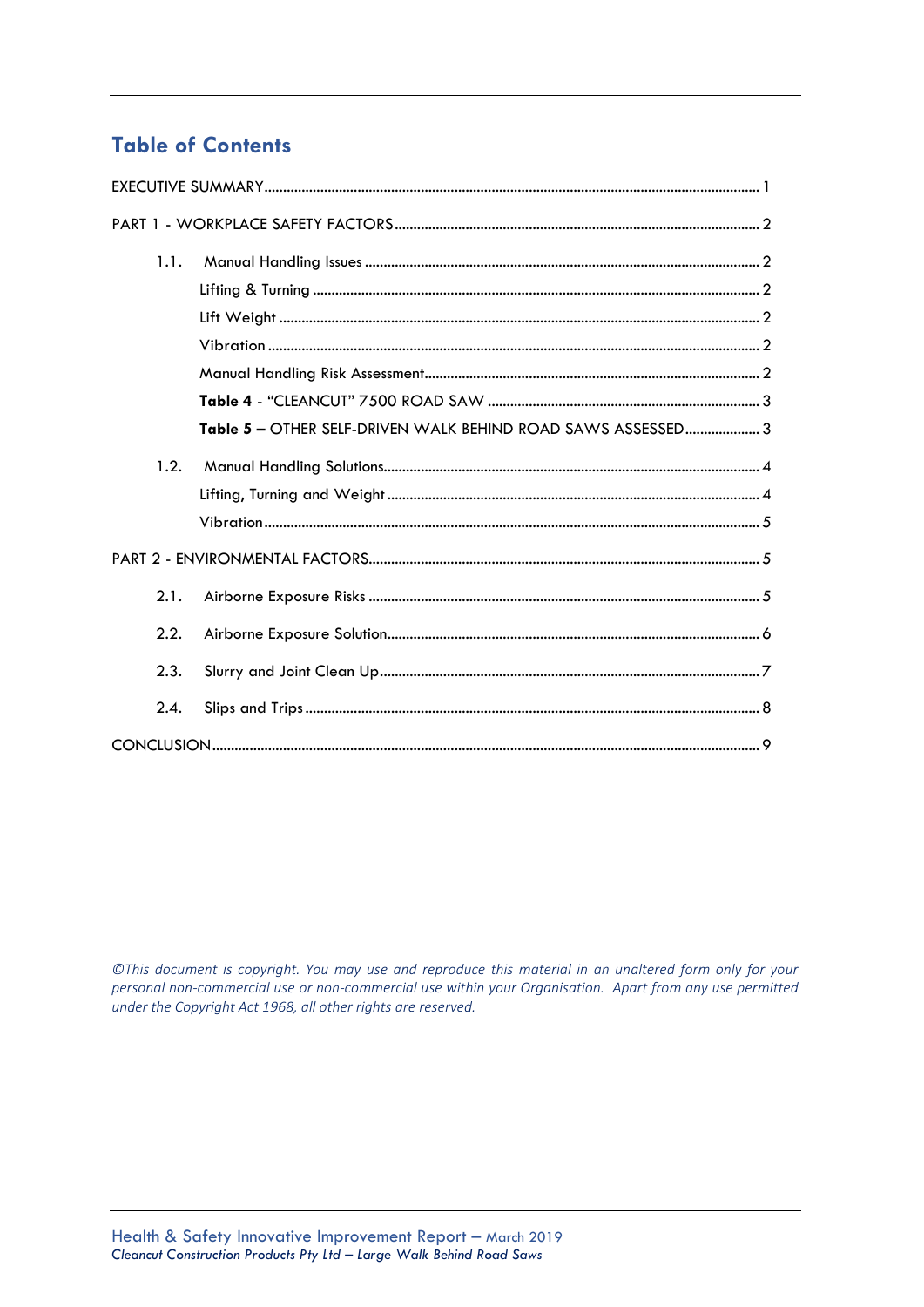# <span id="page-2-0"></span>**EXECUTIVE SUMMARY**

#### BACKGROUND

Due to the nature of their operation, Concrete Road Saws are a substantial piece of portable plant. The combination of the design and construction of current machines on the market, gross weight, and operating parameters limit their easy manoeuvrability. Consequently there is an increased reliance on concrete saw operators to use their physical strength to compensate for this lack of manoeuvrability to ensure the safe and effective operation of the saw. The necessity for concrete saw operators to lift and lower this machinery in operation mode whilst in many situations twisting or turning in the same action can place excessive force on the operator's arms, legs and lower back. These repetitive stresses and forces can cause operators to sustain acute or cumulative injuries, the extent of which can be influenced by a range of human factor variables such as variations in operator age, physical size and agility.

The innovative design and construction of the "Cleancut" Road Saw product range has brought about a significant reduction in manual handling that will lead to an improved level of safety in concrete saw operation. A claim that is substantiated by objective data embodied in the Manual Handling Risk Assessment Report prepared by an independent and appropriately qualified Workplace Health and Safety Professional. A summary of the aforementioned data is provided in this document at Tables 4 and 5 and a full copy of the report is also attached.

### SCOPE OF INNOVATION

The benefits of the Cleancut Road Saw product range do not end here. In 2015, Cleancut Construction Products Pty Ltd ("Cleancut") received an "Accelerated Commercialisation Grant" from the Australian Federal Government in recognition of its innovative design and moreover its capacity to improve safety and minimize environmental risks associated with concrete saw operation. "Cleancut's" ability to think outside the box has led to the following additional improvements:

The static centre of gravity of the Cleancut saw product range which greatly reduces operator manual handling loads and ensures these lesser loads are maintained at all times throughout all modes of operation of the saw.

High quality hydraulic rather than belt driven operation that has substantially reduced concrete saw vibration and minimized the resultant adverse impact on saw operators;

Advanced and highly effective slurry clean-up technology that capitalises on water recycling to limit slurry and airborne pollutants that are a byproduct of existing concrete saw operation.

Cleancut Road Saws will be entirely manufactured in Brisbane using best quality German and American Diesel/Hydraulic pumps and motors and Cleancut has a number of patents, either pending or granted in many countries around the world to protect its cutting-edge technology.

"Cleancut's" competitive price structure coupled with a product range capability to improve workplace safety presents as a viable alternative to existing concrete saws.

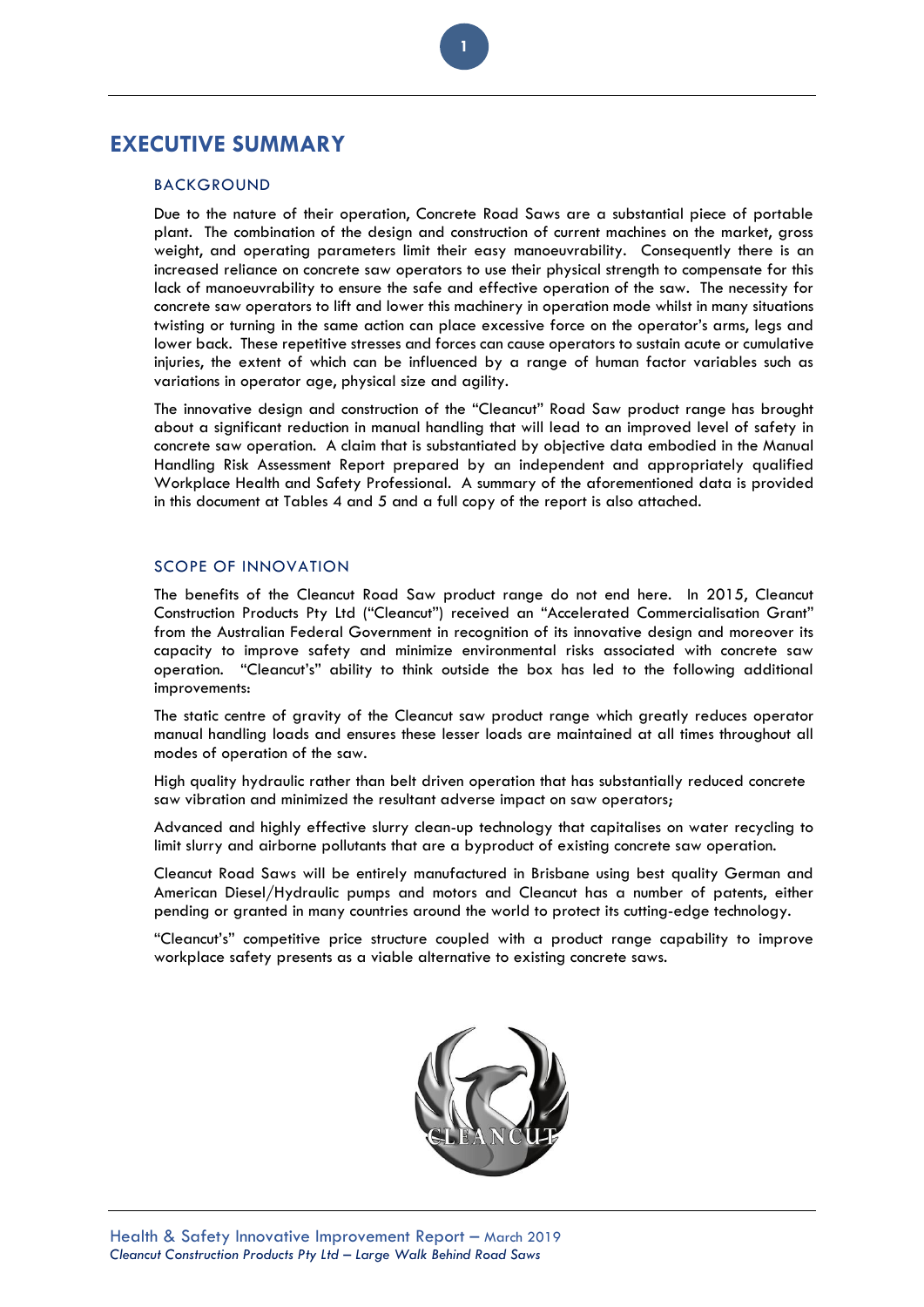# <span id="page-3-2"></span><span id="page-3-1"></span><span id="page-3-0"></span>**PART 1 - WORKPLACE SAFETY FACTORS**

## **1.1 Manual Handling Issues**

#### *Lifting & Turning*

Large concrete saws must be lifted using handles at the back of the saw then realigned with a new cut or cut line using a twisting motion. This turning procedure requires the operator to lift, in most cases, between 90 kg and 135 kg when the blade is raised to allow turning.

**2**

#### <span id="page-3-3"></span>*Lift Weight*

The weight required to be lifted varies depending on the model of saw used. Due to the design of existing saws, the Centre of Gravity (C of G) of the saw moves back toward the operator when the blade is lifted out of the concrete. These saws are light to lift when the blade is lowered which often causes slipping but as previously stated above they become extremely heavy when the blade is lifted to allow turning.

#### <span id="page-3-4"></span>*Vibration*

Vibration issues are a recognised safety concern. Long term injury to hands and arms can be caused by excessive machinery vibration.

Most concrete saws currently on the market use belts to drive their blade. This prevents the use of factory vibration mounts on their diesel power units as the installation of antivibration mounts would result in excessive belt failure. The vibration of the diesel motor is, therefore, transmitted directly to the operator as well as to the blade causing long term injury as well as increased blade wear and slower cutting.

Belts are used on existing saws as a cost saving exercise and the resultant vibration to the operator is treated as a necessary consequence.

#### <span id="page-3-5"></span>*Manual Handling Risk Assessment*

The independently prepared Manual Handling Risk Assessment indicated that the use of existing Concrete Road Saws constituted an "extreme risk". *(Refer to tables 4 & 5*).

The author of the report stated "*While I understood that operating a road saw could be very strenuous, particularly when lifting and turning the machine, I was quite surprised by the results. I looked at a number of other road saws for comparison, and these machines required the operator to bend and lift up to and well beyond*  $100kg$  *(56.9 –*  $134.4kg$ *). "*

Due to the design of all existing Concrete Road Saws, the operator's lifting handles lower as the blade is raised. The handles are directly attached. This means that as the blade is raised for turning, the saw not only becomes extremely heavy but also the position of the handles lower forcing the operator to stoop, lift and twist to turn the machine. This operation is extremely arduous and well outside what would normally be acceptable manual handling practice.

*This Manual Handling Risk Assessment is attached as a separate document for your information.*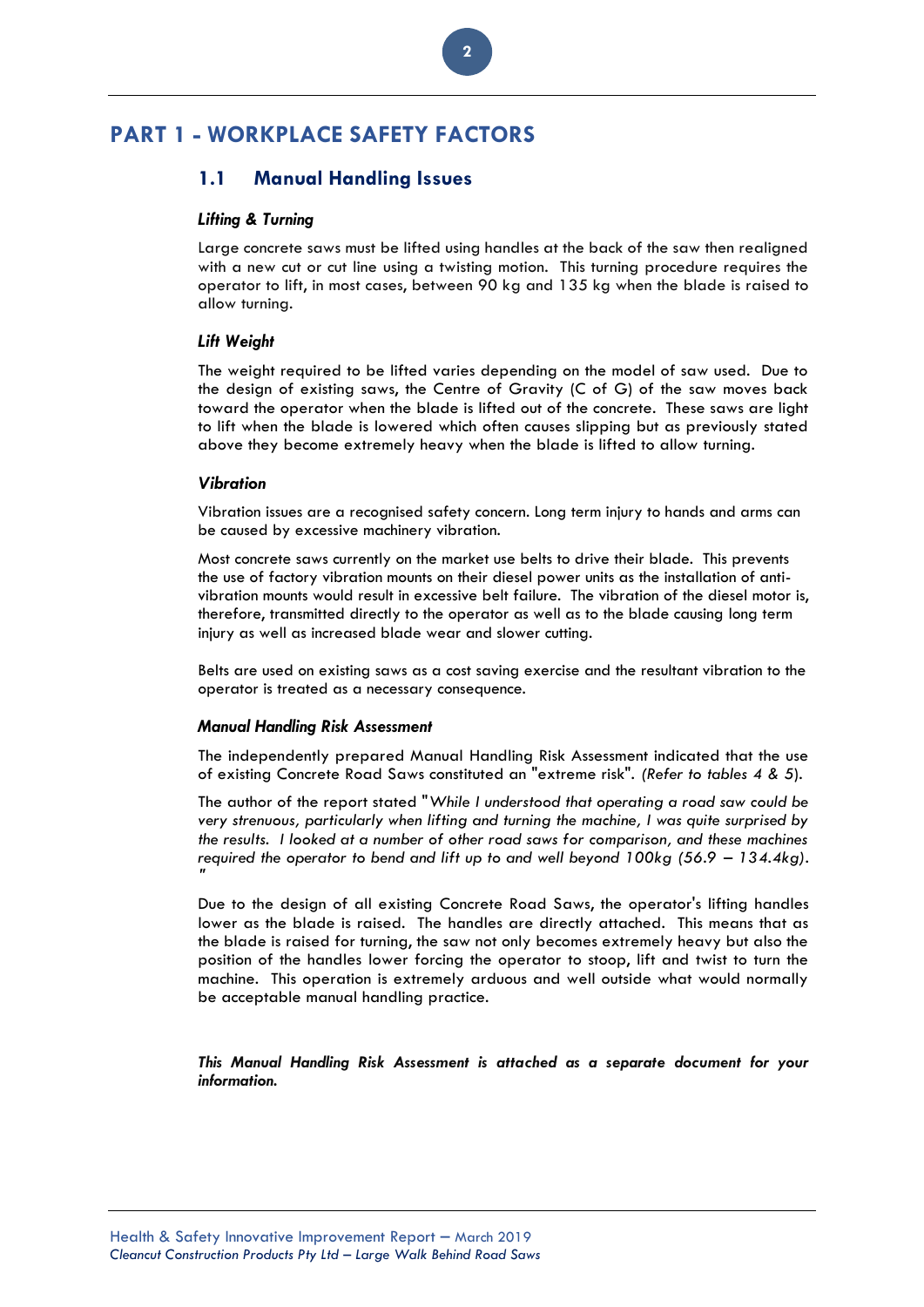## **RESULTS FROM THE MANUAL HANDLING RISK ASSESSMENT**

<span id="page-4-0"></span>

| <b>Table 4 - "CLEANCUT" 7500 ROAD SAW</b> |  |
|-------------------------------------------|--|
|-------------------------------------------|--|

|                  | <b>Exertion</b> | <b>Exposure</b> | Posture        | <b>Movement</b> | <b>Vibration</b> | Acute<br><b>Injury Risk</b> | <b>Cumulative</b><br><b>Injury Risk</b> |
|------------------|-----------------|-----------------|----------------|-----------------|------------------|-----------------------------|-----------------------------------------|
| <b>Back</b>      | $\overline{4}$  | $\overline{4}$  | $\overline{2}$ | $\overline{2}$  | 0                | No.                         | Moderate                                |
| Hand &<br>Arms   | $\overline{4}$  | 4               | $\overline{2}$ | $\overline{2}$  |                  | No                          | Moderate                                |
| <b>Shoulders</b> | 4               | $\overline{4}$  | $\overline{2}$ | $\overline{2}$  | 0                | No.                         | Moderate                                |
| Legs             | $\overline{2}$  | $\overline{4}$  | $\overline{2}$ | $\overline{2}$  | 0                | No                          | Moderate                                |

## <span id="page-4-1"></span>**Table 5 –** OTHER SELF-DRIVEN WALK BEHIND ROAD SAWS ASSESSED

|                       | Exertion | <b>Exposure</b>          | Posture        | Movement       | <b>Vibration</b> | Acute<br><b>Injury Risk</b> | Cumulative<br><b>Injury Risk</b> |
|-----------------------|----------|--------------------------|----------------|----------------|------------------|-----------------------------|----------------------------------|
| <b>Back</b>           | 8        | $\overline{\mathcal{A}}$ | $\overline{4}$ | $\overline{2}$ | $\mathbf 0$      | <b>Yes</b>                  | <b>High</b>                      |
| Hand &<br><b>Arms</b> | 8        | $\overline{\mathcal{A}}$ | $\overline{2}$ | $\overline{2}$ | $\overline{2}$   | <b>Yes</b>                  | <b>High</b>                      |
| <b>Shoulders</b>      | 8        | $\overline{\mathcal{A}}$ | $\overline{2}$ | $\overline{2}$ |                  | <b>Yes</b>                  | <b>High</b>                      |
| Legs                  | 8        | $\overline{\mathcal{A}}$ | $\overline{2}$ | $\overline{2}$ | 0                | <b>Yes</b>                  | <b>High</b>                      |

Fig 1: MANUAL HANDLING REPORT. FROM MANUAL HANDLING RISK ASSESSMENT REPORT, 12TH FEBRUARY 2018.





*The handles lower and the weight is transferred to the rear of the saw as the blade is raised on current model Road Saws.*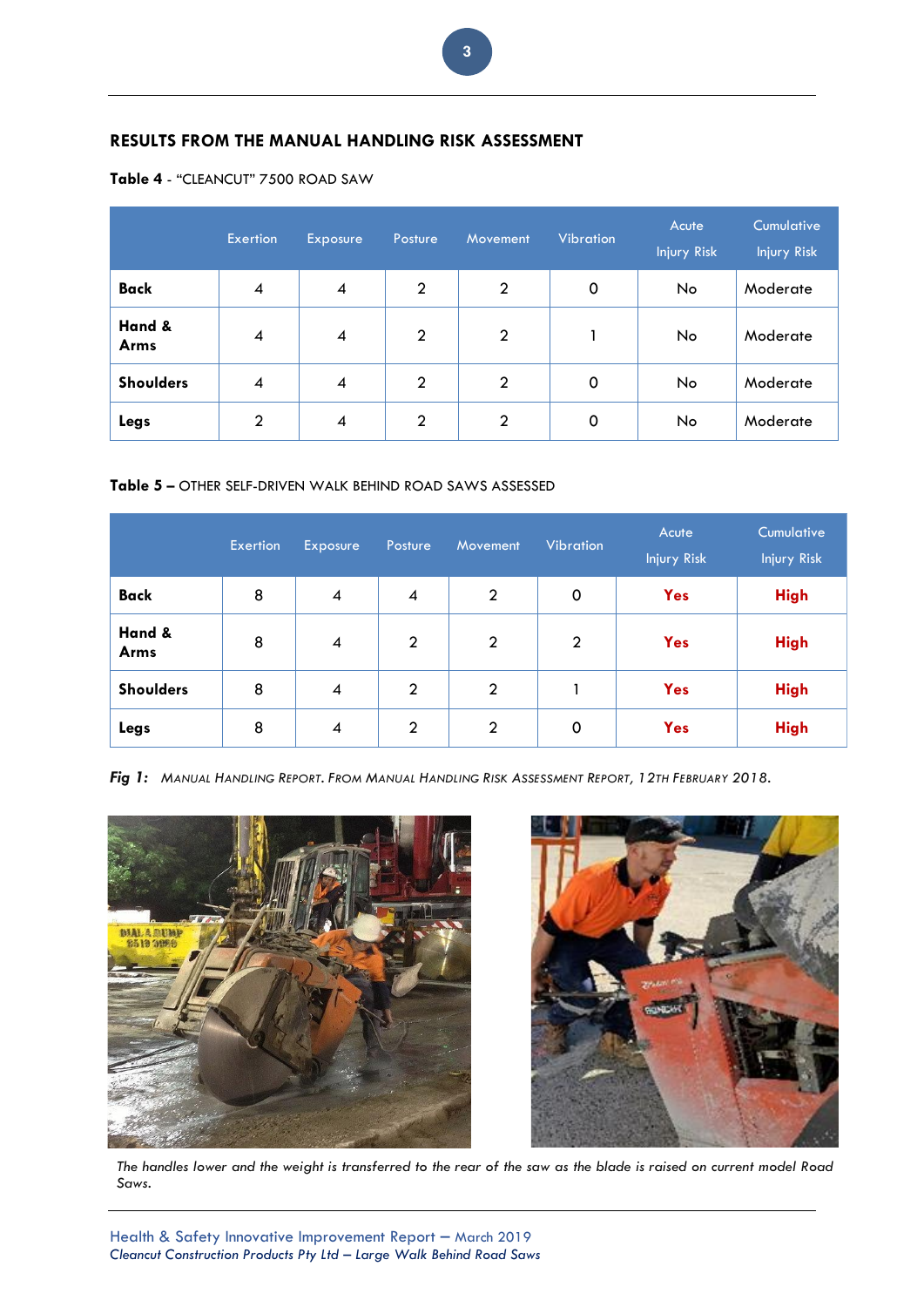## <span id="page-5-0"></span>**1.2 Manual Handling Solutions**

**What is the solution to the manual handling issue? How was it determined and eliminated on the "Cleancut" saw?**

**4**

#### <span id="page-5-1"></span>*Lifting, Turning and Weight*

Bob Irvine owned and operated a concrete cutting business in Queensland for 30 years and has patents pending in USA, Europe, South Korea and Australia that address this manual handling issue. A patented and simple mechanism has been developed that means that the Centre of Gravity of the saw moves approximately vertically when the blade is lifted. This means that the lifting weight at the handles of the "Cleancut" saw, during the turning operation remains approximately the same and does not change significantly as the blade is lifted. The result of this is that the operator's lift weight does not vary and can therefore be controlled. Trials and feedback have indicated that an operator's lift weight of between 35 kg and 40 kg is comfortable, so this is where we set the lift weight in the factory. It could be made lighter if required but this would result in less stability.

Due to its design advantage, the handles on the "Cleancut" saw remain level at all times and do not lower towards the ground when the blade is raised as is the case with all other similar saws.



*The patented Lifting Mechanism on the Cleancut Road Saw enables* the *Centre of Gravity of the saw moves approximately vertically when the blade is lifted and ensures the position of the handles and the lifting weight remain in the same when the blade is raised and lowered.*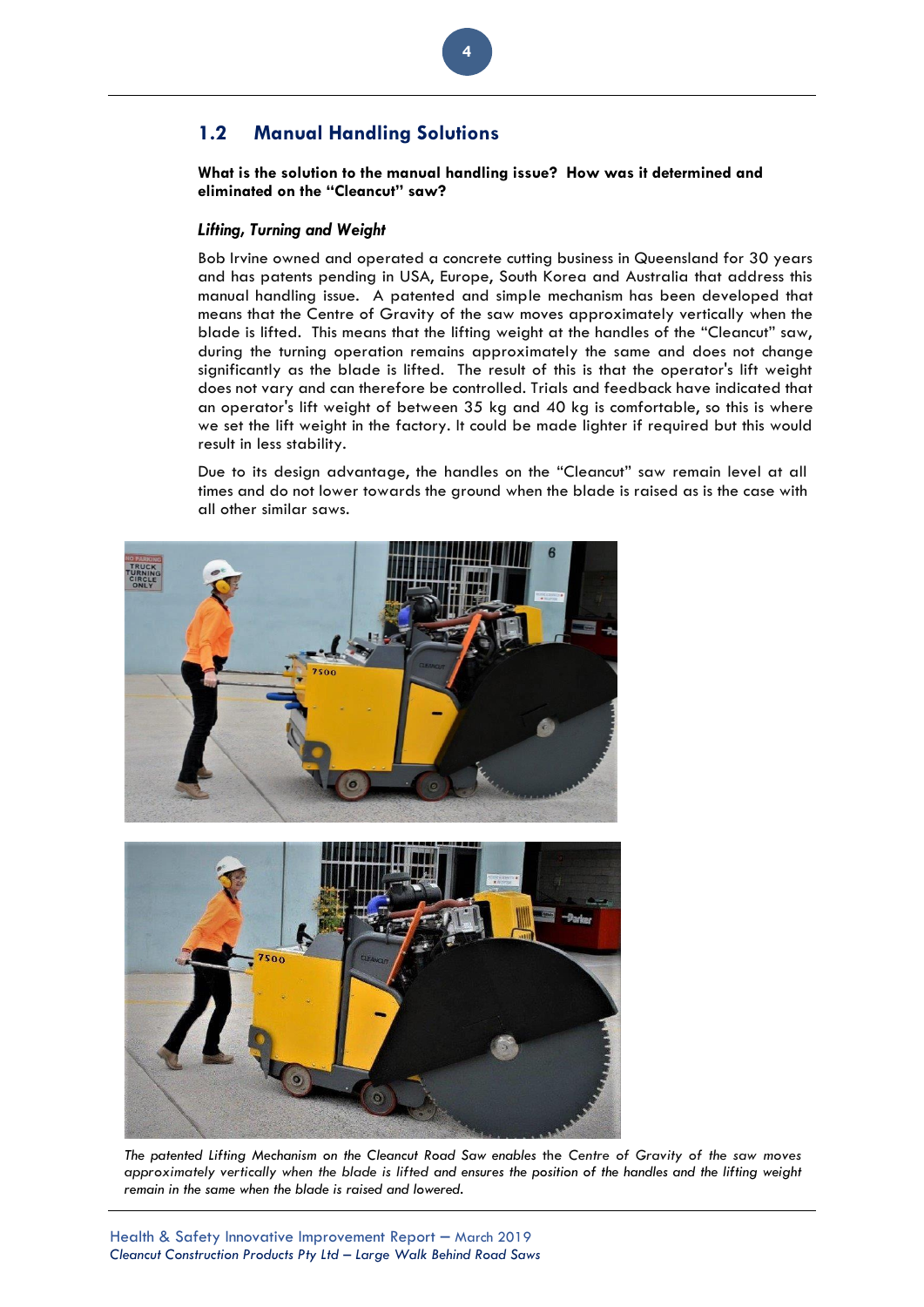## <span id="page-6-0"></span>*Vibration*

The "Cleancut" Road Saw almost eliminates this problem by driving its blade hydraulically which allows the use of factory vibration mounts on the diesel motor. "Cleancut" considers the extra cost of the hydraulic blade drive system worth the vibration reduction advantages. Europe's concrete cutting industry is adopting similar hydraulic blade drive technology which places it and "Cleancut" the forefront of this advance in product design.

Another significant advantage of the hydraulic blade drive is that the operator has the ability to change blade speed and gear while the saw is actually cutting. In other words, blade speed can be changed to maximise cutting speed and minimise blade wear.

# <span id="page-6-2"></span><span id="page-6-1"></span>**PART 2 - ENVIRONMENTAL FACTORS**

## **2.1. Airborne Exposure Risks**

#### **What are the airborne exposure issues for saws using existing technology?**

Road saws produce dust when the blade is in operation. The level of dust produced depends on the type of material being cut and the amount of water used to cool the blade.

It is, unfortunately, common practice in the concrete cutting industry for operators using other manufacturers Road Saws to reduce the amount of water feed below the recommended 10L per minute during cutting to reduce clean-up time and cost. This results in significant dusting from the blade and real long-term health issues.

Whenever people inhale airborne dust at work, they are at risk of occupational disease. Year after year, both in developed and in developing countries, overexposure to dusts causes disease, temporary and permanent disabilities and deaths. Dusts in the workplace may also contaminate or reduce the quality of products, be the cause of fire and explosion, and damage the environment.

Unless its generation is prevented, or it is removed from the air, dust may move with ambient air and reach even persons who are remote from the source and whose exposure is unsuspected.

The risk of injury to the lungs is dependent on the following factors:

- Source of the dust
- Work area open air or confined space
- Frequency and duration



*"Dusting" caused by operators reducing water feed to the blade when using Road Saws currently on the market in an effort to reduce slurry clean-up.*

**5**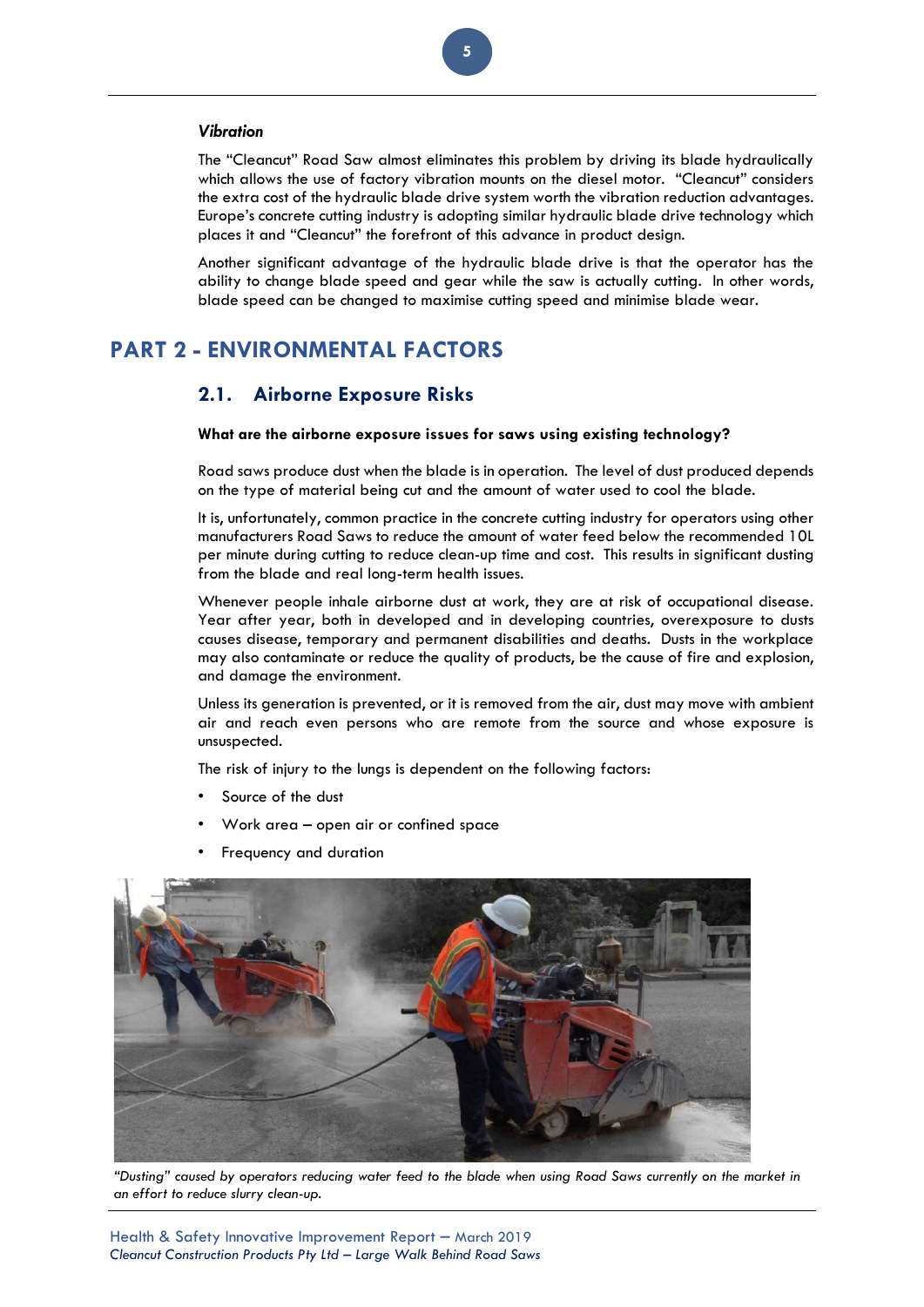## <span id="page-7-0"></span>**2.2 Airborne Exposure Solution**

### **How is Airborne Exposure minimized with the "Cleancut" saw?**

Dusting and Silicosis are serious issues in the concrete cutting industry.

**6**

The Slurry Recycling Guard used on the "Cleancut" Saw was first developed in 2008 by "Cleancut" and effectively reuses water and slurry up to 5 times as blade coolant. This means that the water feed can be reduced to as low as 2 L/M with no dusting from the blade. The Cleancut Road Saw also has a flowmeter and water tap on the dashboard that allows the operator to regulate the amount of water required during cutting. This ensures there is no dusting during operation. Manufacturers of other saws on the market recommend up to 10 L/M of water feed to achieve this.

As mentioned earlier, to save on clean-up cost and time, current practice adopted by operators is to reduce water feed. This practice has the unintended consequence of creating a large amount of airborne dust. The "Cleancut" saw with its slurry recycling technology and flowmeter provides a method to address this serious problem while managing clean-up time and costs for the operators.

There is no need to reduce water feed and to minimise clean-up costs when using the "Cleancut" saw. The operators will have no incentive to create dust off the blade as the water feed and consequent clean-up cost is significantly reduced without dusting due to the saw's in-built water recycling system.

The saw in the picture below is using about  $5 \text{ L/M}$  of water feed without any dusting. This could be reduced to 2 L/M at the operator's discretion. If this were done with existing technology, large amounts of dust would be created with all the recognised hazards associated with dust exposure.



*The Cleancut Slurry Recycling System and Flowmeter solves the "Dusting Issue.*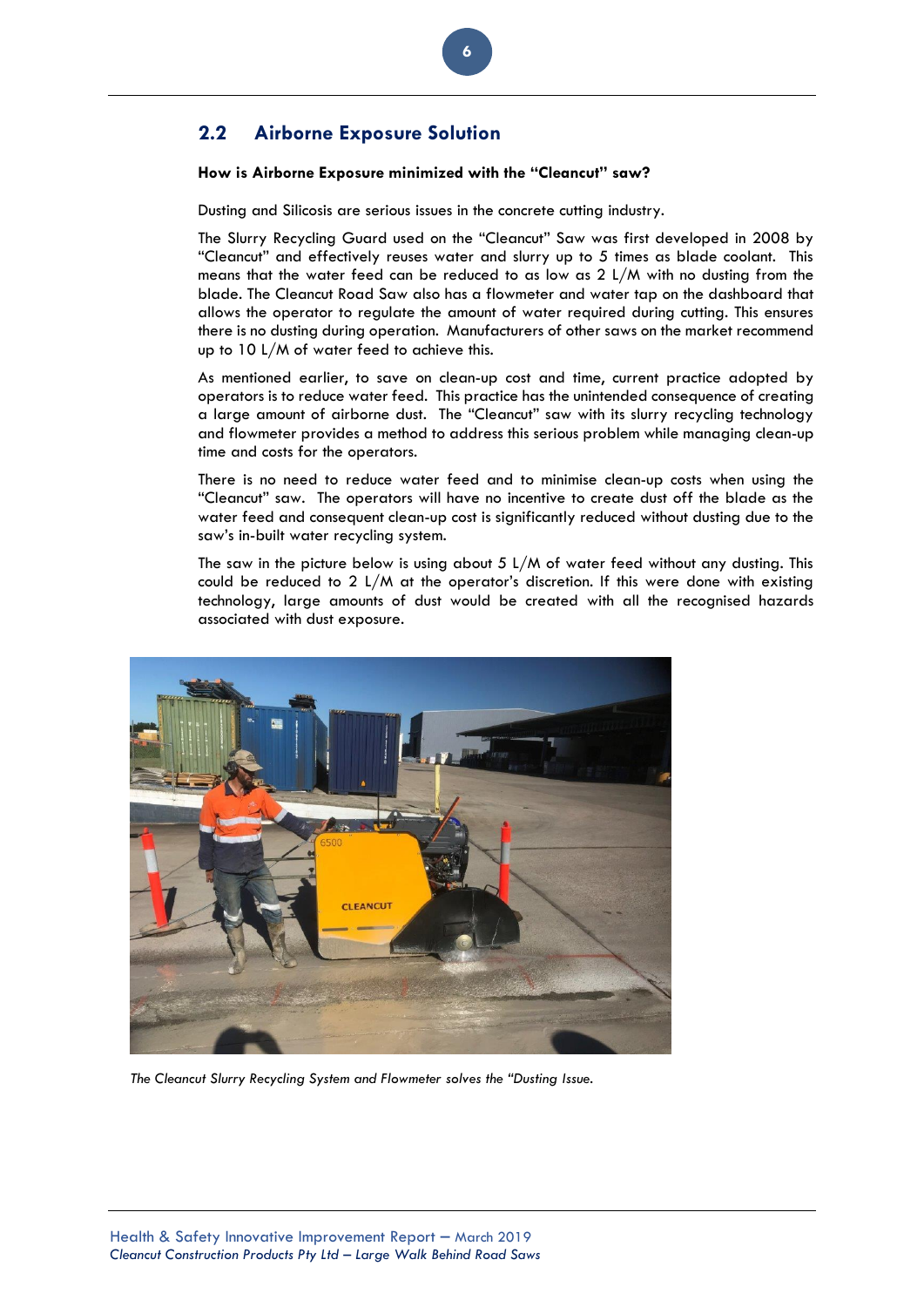## <span id="page-8-0"></span>**2.3 Slurry and Joint Clean Up**

As previously mentioned, the "Cleancut" saw incorporates a patented Slurry Recycling Guard, the design of which enables the operator to reduce water feed to approximately 2 L/M in large road saws during cutting. Existing saws need about 10 L/M for dust free operation. The reduced water feed to the "Cleancut" saw results in a significantly reduced slurry line at the back of the saw after the saw has passed during the cutting operation.

**7**

The Slurry Recycling guard was a finalist in the Australian Innovation Challenge in 2011.

In addition to the Slurry Recycling Guard, the "Cleancut" saw has an industrial grade Vacuum Wand attached at the rear of the saw. This vacuum wand cleans this narrow slurry line automatically as the saw is cutting leaving the pavement with only a minimum amount of dry slurry. If required, the cut itself can then be water blasted and totally cleaned out by a second, smaller vacuum unit that can be attached to the standard wand. This secondary wand injects water under pressure to the base of the cut, that is then vacuumed up by the second wand leaving a clean cut for sealant application.

We expect that the process of cutting and total cleaning will be done by one operator in one single pass of the concrete saw.



*Husqvarna R & D Team in Gothenburg reviewing the Cleancut Slurry Recycling Guard in Gothenburg, Sweden in 2012*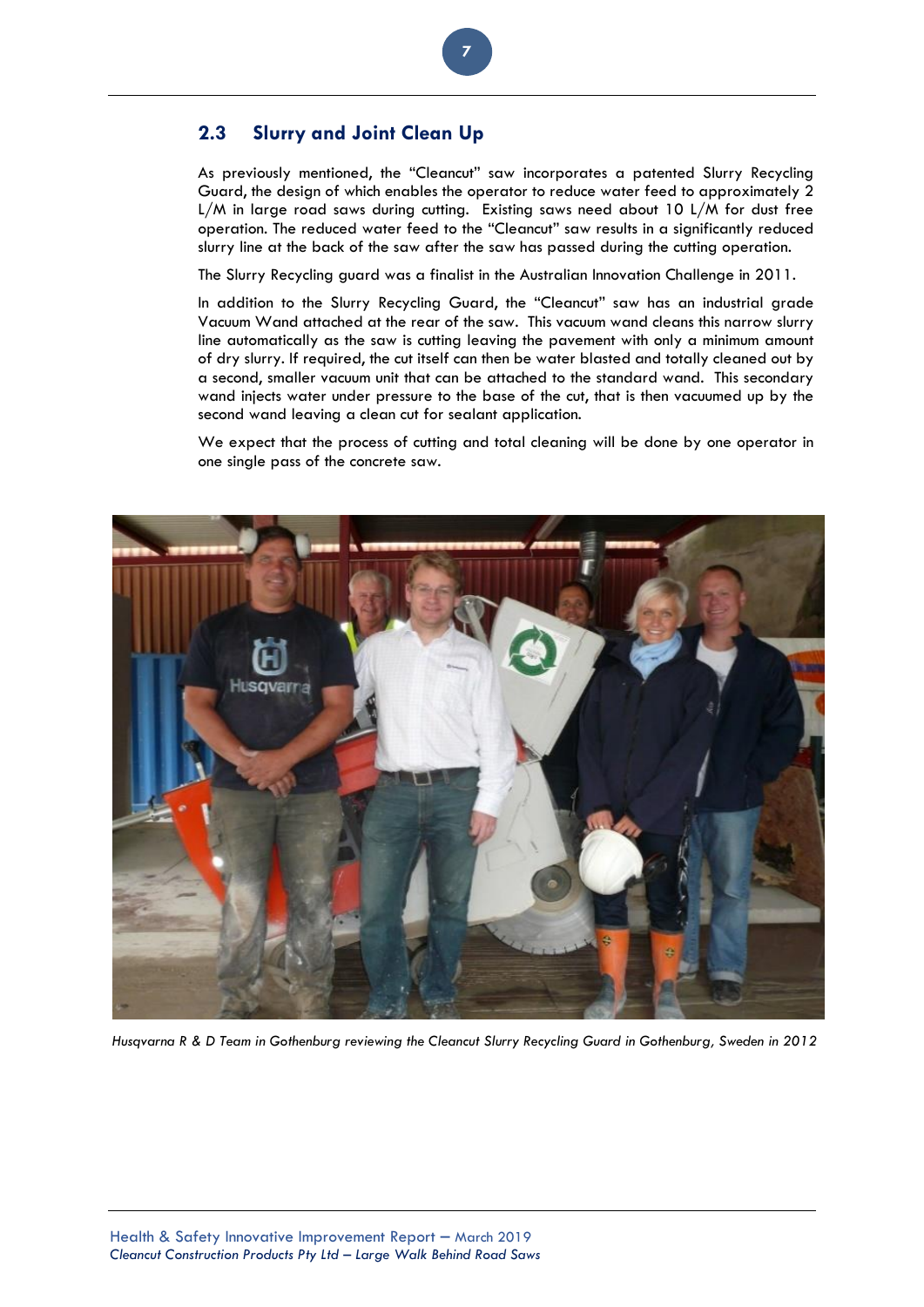## <span id="page-9-0"></span>**2.4 Slips and Trips**

The water required to be fed to the blade while cutting, when mixed with the concrete dust turns to "Slurry". Large amounts of "slurry" create hazardous working conditions for the operator along with expensive clean-up costs for the contractor.

Slurry control and clean-up has been identified by the Industry as a major problem for many years. Due to the recognized hazards that slurry presents to concrete saw operators and the potential harm to the environment several manufacturers and owner operators have attempted to find innovative ways to minimise it. However all attempts to date have resulted in limited success.

As mentioned in the manual handling section, manufacturers have tried to control extremely heavy raised lifting weights by making the saws excessively light when they are fully lowered. However this causes the back wheels to slip when the blade is fully lowered in the cut. Operators adopt the practice of standing on the back of the saw or sitting or bouncing on the saw handles in an attempt to get the back wheels to grip. This potentially dangerous workplace practice is the operator's response to offset current design limitations. In addition, operators will often use their body weight to slide saws in situations where there is excessive slurry build up or the weight of the saw or angle of the handles make the machine too heavy to lift. This practice not only creates a slip hazard for the operator but it's not always possible i.e. on rough surfaces or at the start of a job when there is no slurry.

Slipping on ramps is another occupational health hazard for operators using other manufacturers Road Saws due to the lack of weight on the rear wheels.

The patented design of the Cleancut Road Saw has addressed all these slipping hazards by enabling all "Cleancut" machines to be fitted with 4-wheel drive. This feature ensures that all the weight of the saw is on the drive wheels which always prevents the saw from slipping.



*Typical slurry build-up on job using existing technology.*



*Clean-up using the Cleancut Slurry Clean Up System.*